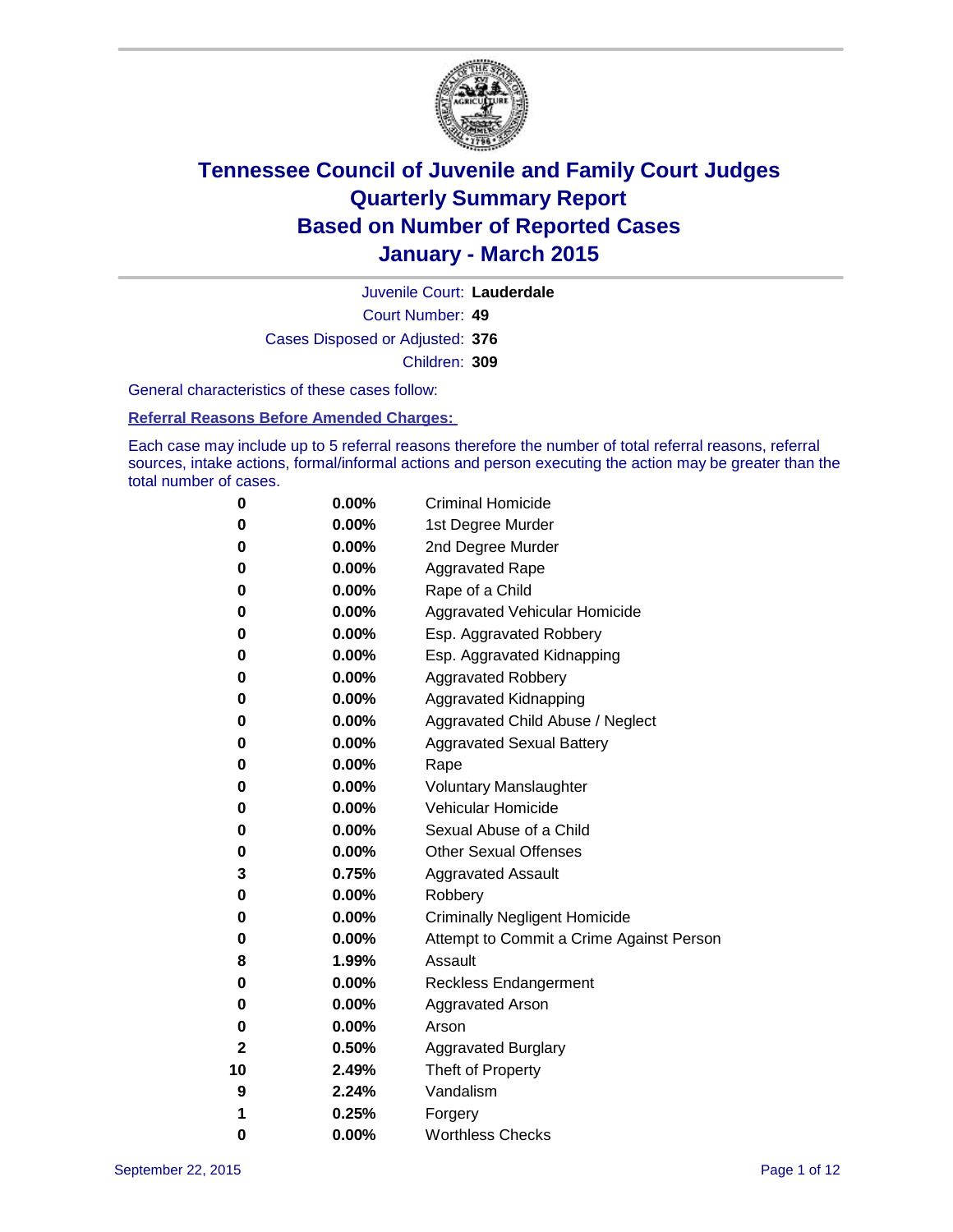

Court Number: **49** Juvenile Court: **Lauderdale** Cases Disposed or Adjusted: **376** Children: **309**

#### **Referral Reasons Before Amended Charges:**

Each case may include up to 5 referral reasons therefore the number of total referral reasons, referral sources, intake actions, formal/informal actions and person executing the action may be greater than the total number of cases.

| 0  | 0.00% | Illegal Possession / Fraudulent Use of Credit / Debit Cards |
|----|-------|-------------------------------------------------------------|
| 1  | 0.25% | <b>Burglary</b>                                             |
| 0  | 0.00% | Unauthorized Use of a Vehicle                               |
| 0  | 0.00% | <b>Cruelty to Animals</b>                                   |
| 0  | 0.00% | Sale of Controlled Substances                               |
| 3  | 0.75% | <b>Other Drug Offenses</b>                                  |
| 4  | 1.00% | Possession of Controlled Substances                         |
| 0  | 0.00% | <b>Criminal Attempt</b>                                     |
| 0  | 0.00% | Carrying Weapons on School Property                         |
| 0  | 0.00% | Unlawful Carrying / Possession of a Weapon                  |
| 0  | 0.00% | <b>Evading Arrest</b>                                       |
| 0  | 0.00% | Escape                                                      |
| 1  | 0.25% | Driving Under Influence (DUI)                               |
| 0  | 0.00% | Possession / Consumption of Alcohol                         |
| 0  | 0.00% | Resisting Stop, Frisk, Halt, Arrest or Search               |
| 0  | 0.00% | <b>Aggravated Criminal Trespass</b>                         |
| 0  | 0.00% | Harassment                                                  |
| 2  | 0.50% | Failure to Appear                                           |
| 2  | 0.50% | Filing a False Police Report                                |
| 0  | 0.00% | Criminal Impersonation                                      |
| 5  | 1.24% | <b>Disorderly Conduct</b>                                   |
| 3  | 0.75% | <b>Criminal Trespass</b>                                    |
| 0  | 0.00% | <b>Public Intoxication</b>                                  |
| 0  | 0.00% | Gambling                                                    |
| 16 | 3.98% | <b>Traffic</b>                                              |
| 0  | 0.00% | <b>Local Ordinances</b>                                     |
| 0  | 0.00% | Violation of Wildlife Regulations                           |
| 0  | 0.00% | Contempt of Court                                           |
| 34 | 8.46% | Violation of Probation                                      |
| 0  | 0.00% | Violation of Aftercare                                      |
| 21 | 5.22% | <b>Unruly Behavior</b>                                      |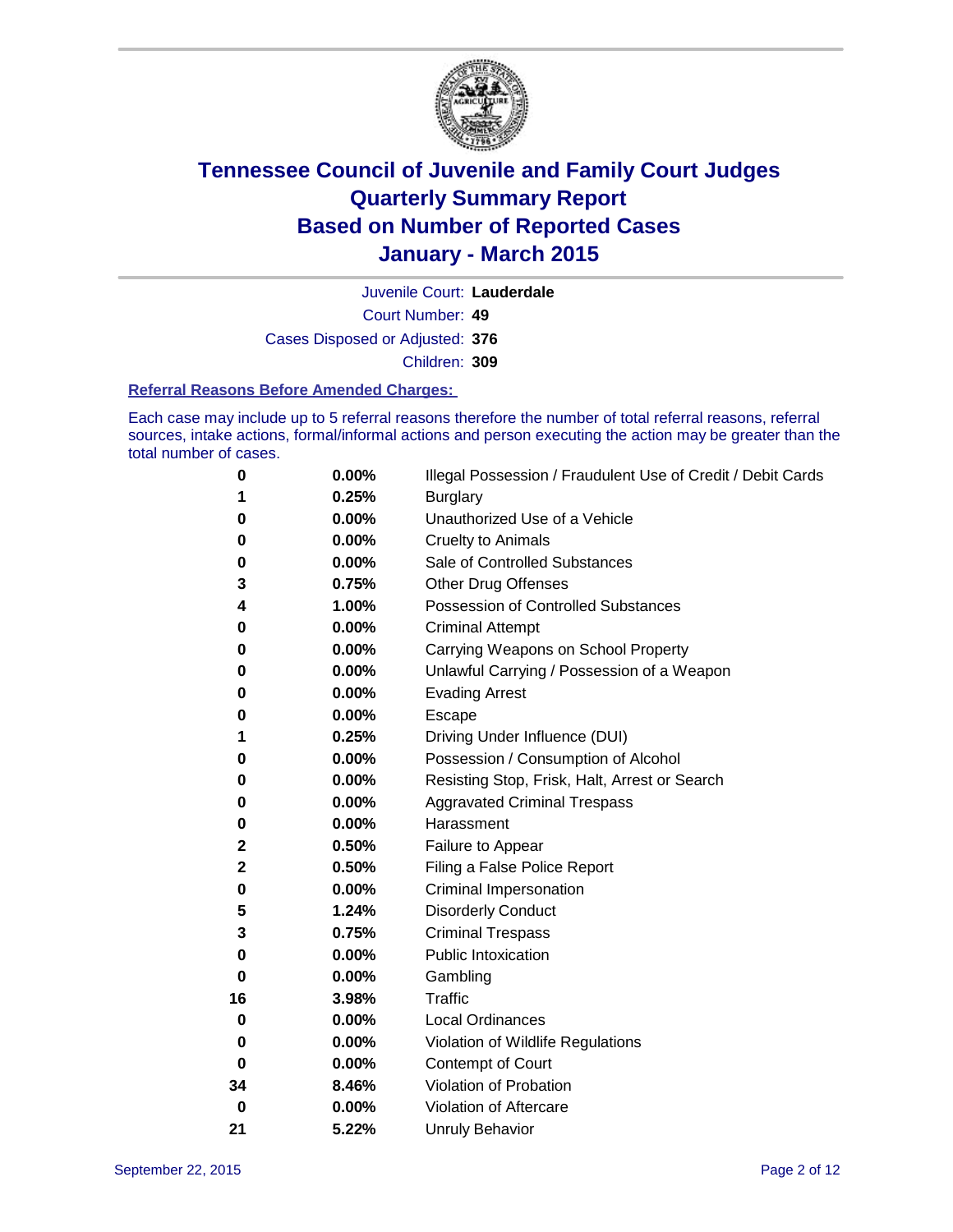

Court Number: **49** Juvenile Court: **Lauderdale** Cases Disposed or Adjusted: **376** Children: **309**

#### **Referral Reasons Before Amended Charges:**

Each case may include up to 5 referral reasons therefore the number of total referral reasons, referral sources, intake actions, formal/informal actions and person executing the action may be greater than the total number of cases.

| $\mathbf{2}$ | 0.50%   | Truancy                               |
|--------------|---------|---------------------------------------|
| 0            | 0.00%   | In-State Runaway                      |
| 0            | 0.00%   | Out-of-State Runaway                  |
| 1            | 0.25%   | Possession of Tobacco Products        |
| 0            | 0.00%   | Violation of a Valid Court Order      |
| 0            | 0.00%   | <b>Violation of Curfew</b>            |
| 0            | 0.00%   | Sexually Abused Child                 |
| 0            | 0.00%   | <b>Physically Abused Child</b>        |
| 54           | 13.43%  | Dependency / Neglect                  |
| 0            | 0.00%   | <b>Termination of Parental Rights</b> |
| 0            | 0.00%   | Violation of Pretrial Diversion       |
| 0            | 0.00%   | Violation of Informal Adjustment      |
| 0            | 0.00%   | <b>Judicial Review</b>                |
| 0            | 0.00%   | <b>Administrative Review</b>          |
| 0            | 0.00%   | <b>Foster Care Review</b>             |
| 7            | 1.74%   | Custody                               |
| 0            | 0.00%   | Visitation                            |
| 16           | 3.98%   | Paternity / Legitimation              |
| 183          | 45.52%  | <b>Child Support</b>                  |
| 0            | 0.00%   | <b>Request for Medical Treatment</b>  |
| 0            | 0.00%   | <b>Consent to Marry</b>               |
| 14           | 3.48%   | Other                                 |
| 402          | 100.00% | <b>Total Referrals</b>                |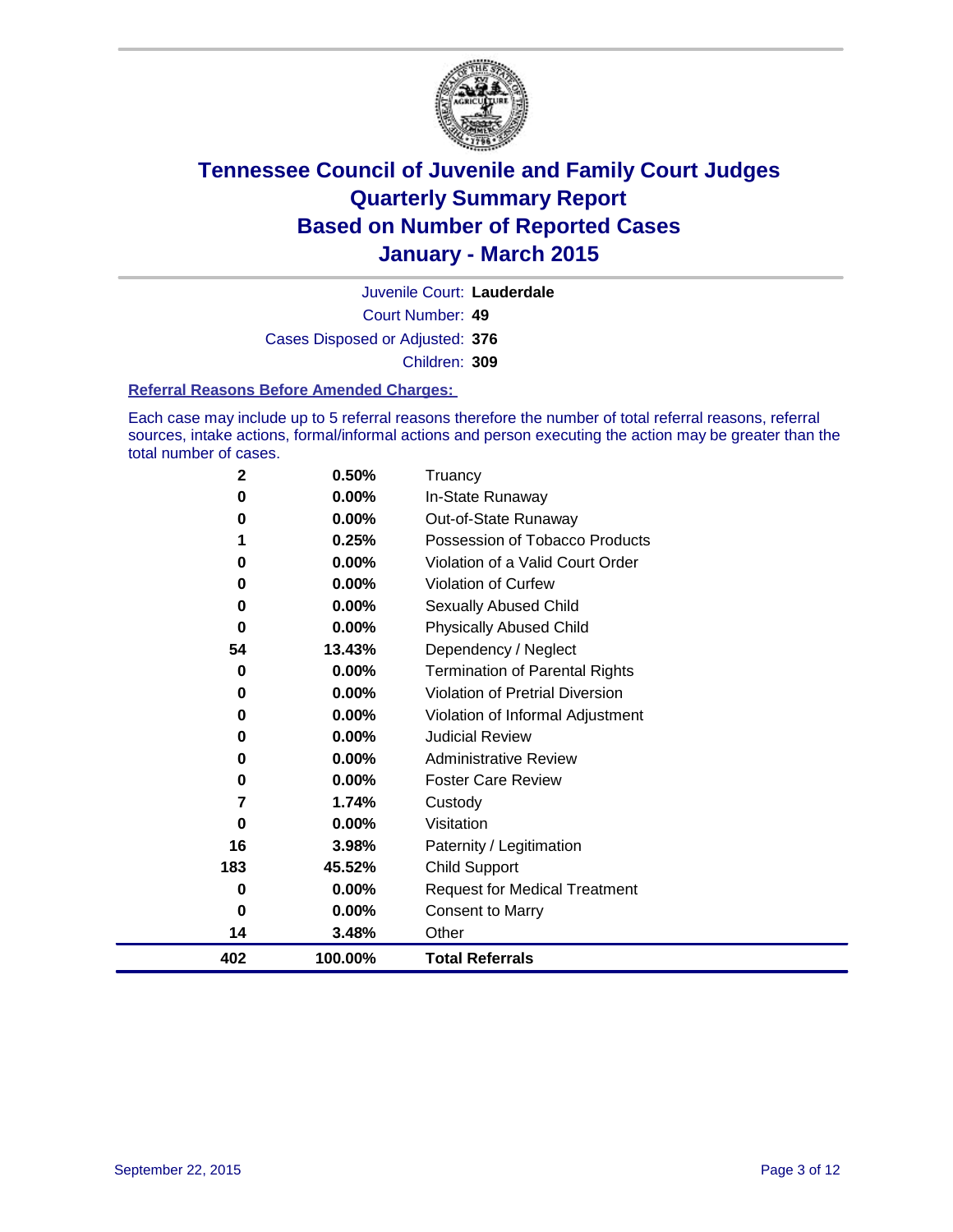

| Juvenile Court: Lauderdale       |  |
|----------------------------------|--|
| Court Number: 49                 |  |
| Cases Disposed or Adjusted: 376  |  |
| Children: 309                    |  |
| <b>Referral Sources: 1</b>       |  |
| $\overline{18}$ $\overline{180}$ |  |

### **13.43%** Law Enforcement **41.54%** Parents **10.95%** Relatives **0.00%** Self **3.48%** School **0.00%** CSA **17.41%** DCS **0.00%** Other State Department **0.00%** District Attorney's Office **7.71%** Court Staff **0.00%** Social Agency **0.00%** Other Court **1.00%** Victim **0.00%** Child & Parent **0.00%** Hospital **0.00%** Unknown **4.48%** Other **100.00% Total Referral Sources**

### **Age of Child at Referral: 2**

| 309 | 100.00%  | <b>Total Child Count</b> |
|-----|----------|--------------------------|
| 0   | $0.00\%$ | <b>Unknown</b>           |
| 13  | 4.21%    | Ages 19 and Over         |
| 38  | 12.30%   | Ages 17 through 18       |
| 62  | 20.06%   | Ages 15 through 16       |
| 41  | 13.27%   | Ages 13 through 14       |
| 24  | 7.77%    | Ages 11 through 12       |
| 131 | 42.39%   | Ages 10 and Under        |

<sup>1</sup> If different than number of Referral Reasons (402), verify accuracy of your court's data.

<sup>2</sup> One child could be counted in multiple categories, verify accuracy of your court's data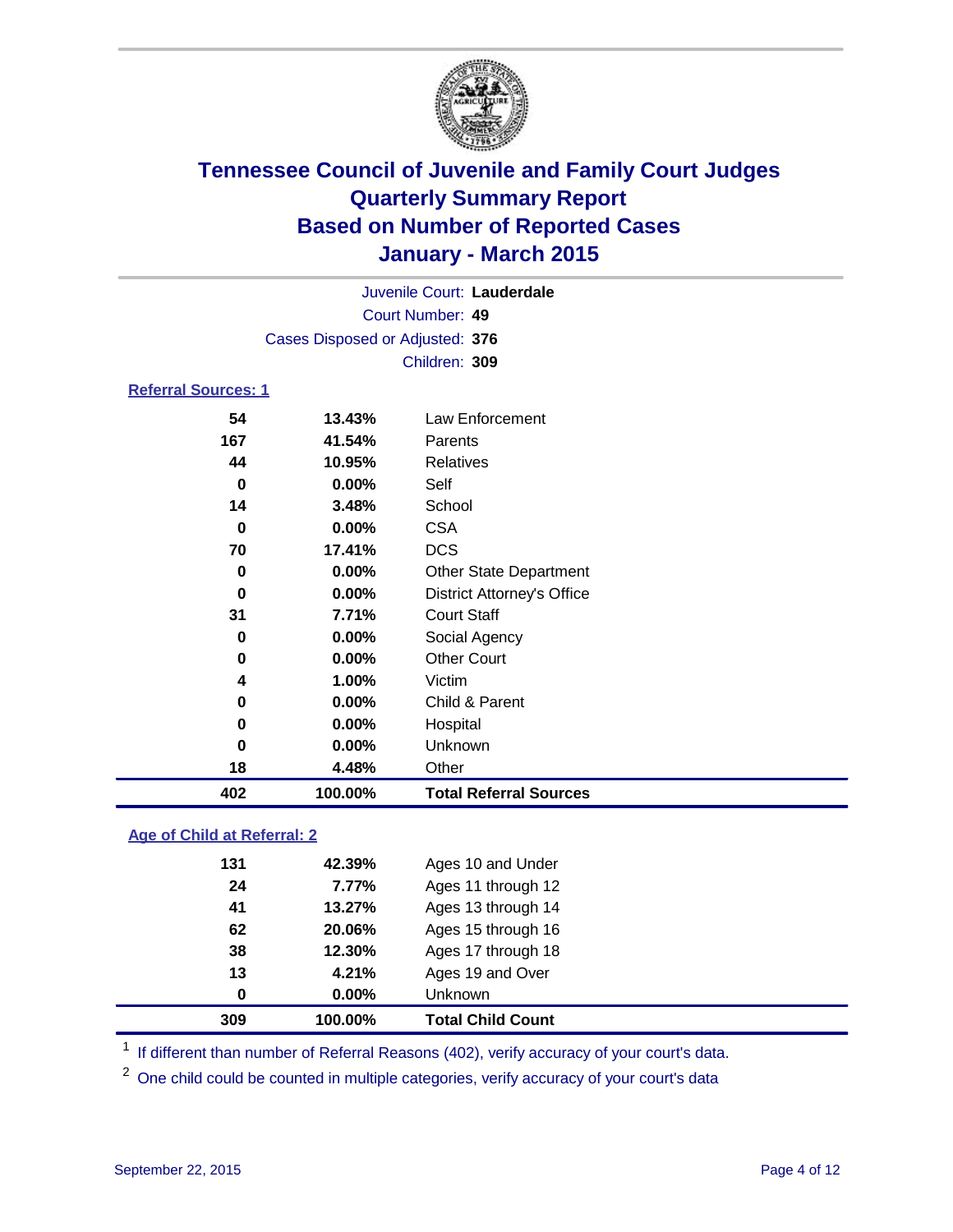

| Juvenile Court: Lauderdale              |         |                          |  |
|-----------------------------------------|---------|--------------------------|--|
| Court Number: 49                        |         |                          |  |
| Cases Disposed or Adjusted: 376         |         |                          |  |
|                                         |         | Children: 309            |  |
| Sex of Child: 1                         |         |                          |  |
| 177                                     | 57.28%  | Male                     |  |
| 132                                     | 42.72%  | Female                   |  |
| $\mathbf 0$                             | 0.00%   | Unknown                  |  |
| 309                                     | 100.00% | <b>Total Child Count</b> |  |
| Race of Child: 1                        |         |                          |  |
| 127                                     | 41.10%  | White                    |  |
| 166                                     | 53.72%  | African American         |  |
| $\bf{0}$                                | 0.00%   | Native American          |  |
| $\bf{0}$                                | 0.00%   | Asian                    |  |
| 14                                      | 4.53%   | Mixed                    |  |
| $\mathbf 2$                             | 0.65%   | Unknown                  |  |
| 309                                     | 100.00% | <b>Total Child Count</b> |  |
| <b>Hispanic Origin: 1</b>               |         |                          |  |
| $\mathbf{2}$                            | 0.65%   | Yes                      |  |
| 307                                     | 99.35%  | <b>No</b>                |  |
| $\bf{0}$                                | 0.00%   | Unknown                  |  |
| 309                                     | 100.00% | <b>Total Child Count</b> |  |
| <b>School Enrollment of Children: 1</b> |         |                          |  |
| 216                                     | 69.90%  | Yes                      |  |
| 93                                      | 30.10%  | No                       |  |
| $\mathbf 0$                             | 0.00%   | Unknown                  |  |
| 309                                     | 100.00% | <b>Total Child Count</b> |  |

One child could be counted in multiple categories, verify accuracy of your court's data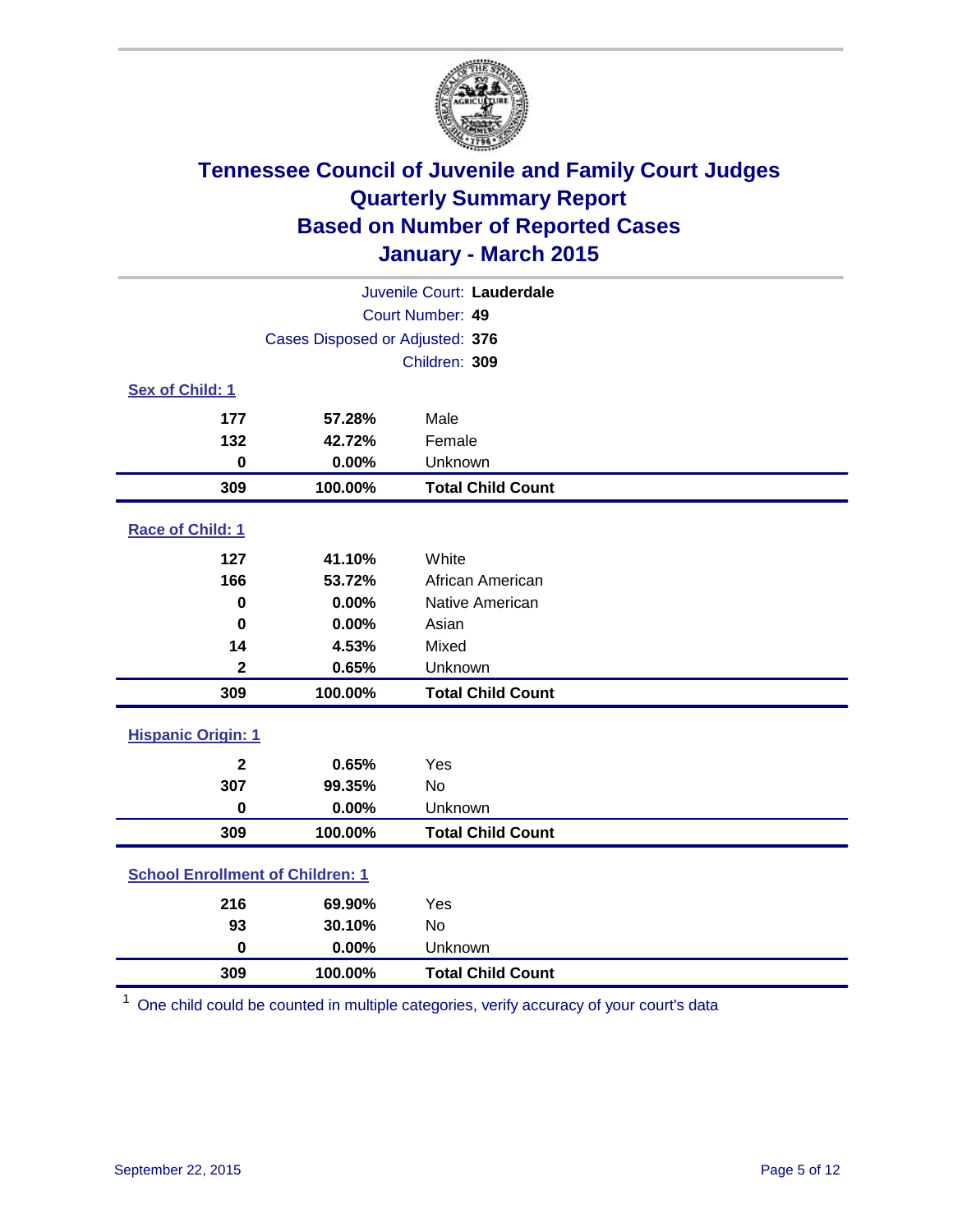

Court Number: **49** Juvenile Court: **Lauderdale** Cases Disposed or Adjusted: **376** Children: **309**

### **Living Arrangement of Child at Time of Referral: 1**

| 309 | 100.00%  | <b>Total Child Count</b>     |
|-----|----------|------------------------------|
| 0   | $0.00\%$ | Other                        |
| 0   | $0.00\%$ | Unknown                      |
| 33  | 10.68%   | Independent                  |
| 0   | $0.00\%$ | In an Institution            |
| 0   | $0.00\%$ | In a Residential Center      |
| 10  | 3.24%    | In a Group Home              |
| 13  | 4.21%    | With Foster Family           |
| 2   | 0.65%    | <b>With Adoptive Parents</b> |
| 52  | 16.83%   | <b>With Relatives</b>        |
| 22  | 7.12%    | With Father                  |
| 163 | 52.75%   | <b>With Mother</b>           |
| 2   | 0.65%    | With Mother and Stepfather   |
| 1   | $0.32\%$ | With Father and Stepmother   |
| 11  | $3.56\%$ | With Both Biological Parents |
|     |          |                              |

### **Type of Detention: 2**

| 0<br>3<br>0<br>0<br>0<br>0<br>0<br>373 | $0.00\%$<br>0.80%<br>$0.00\%$<br>0.00%<br>$0.00\%$<br>$0.00\%$<br>$0.00\%$<br>99.20% | Non-Secure Placement<br>Juvenile Detention Facility<br>Jail - Complete Separation<br>Jail - Partial Separation<br>Jail - No Separation<br><b>Psychiatric Hospital</b><br><b>Unknown</b><br>Does Not Apply |  |
|----------------------------------------|--------------------------------------------------------------------------------------|-----------------------------------------------------------------------------------------------------------------------------------------------------------------------------------------------------------|--|
| 0                                      | $0.00\%$                                                                             | Other                                                                                                                                                                                                     |  |
| 376                                    | 100.00%                                                                              | <b>Total Detention Count</b>                                                                                                                                                                              |  |

<sup>1</sup> One child could be counted in multiple categories, verify accuracy of your court's data

If different than number of Cases (376) verify accuracy of your court's data.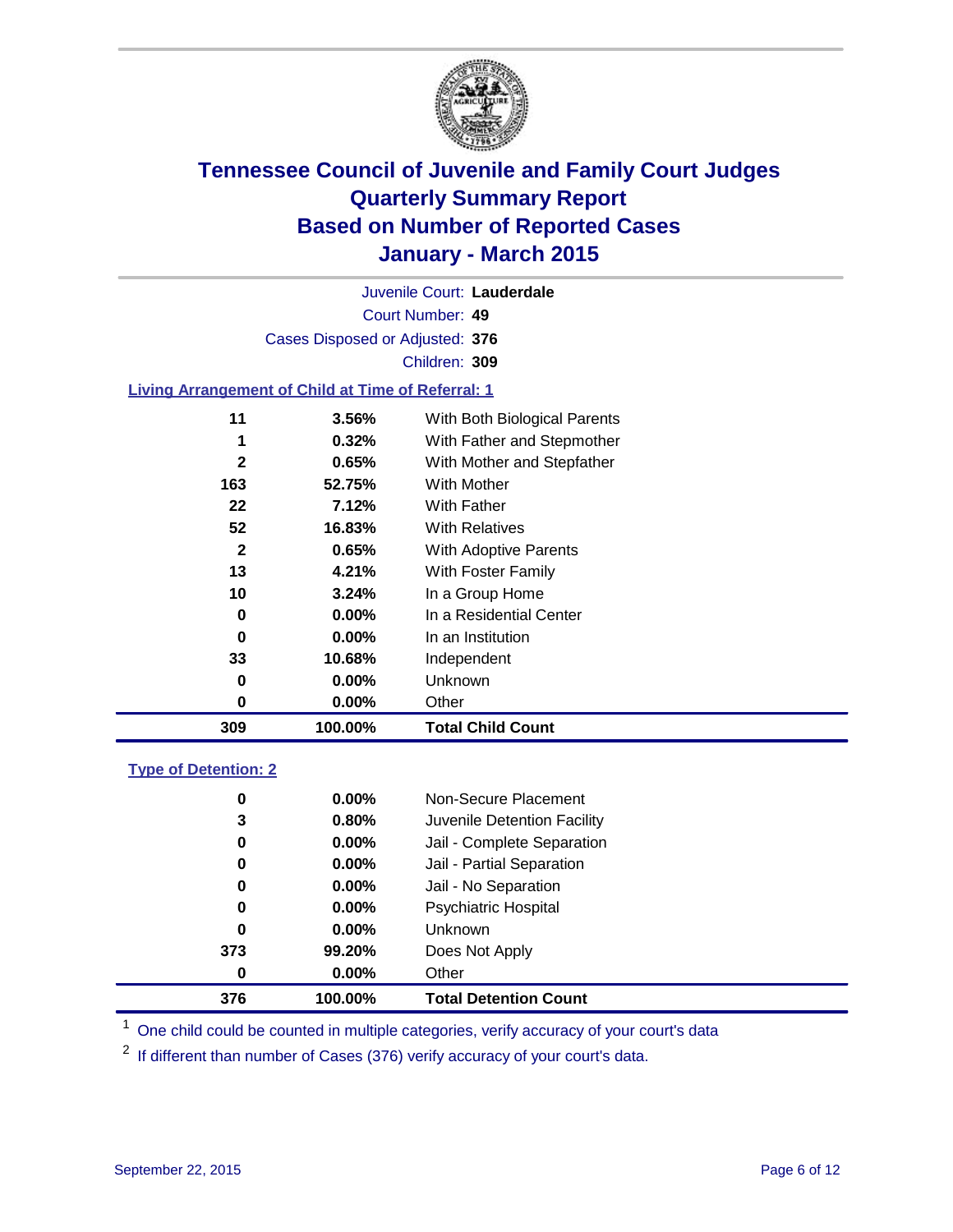

|                                                    |                                 | Juvenile Court: Lauderdale           |
|----------------------------------------------------|---------------------------------|--------------------------------------|
|                                                    |                                 | Court Number: 49                     |
|                                                    | Cases Disposed or Adjusted: 376 |                                      |
|                                                    |                                 | Children: 309                        |
| <b>Placement After Secure Detention Hearing: 1</b> |                                 |                                      |
| 0                                                  | 0.00%                           | Returned to Prior Living Arrangement |
| 1                                                  | 0.27%                           | Juvenile Detention Facility          |
| 0                                                  | 0.00%                           | Jail                                 |
| 2                                                  | 0.53%                           | Shelter / Group Home                 |
| $\bf{0}$                                           | 0.00%                           | <b>Foster Family Home</b>            |
| $\bf{0}$                                           | 0.00%                           | <b>Psychiatric Hospital</b>          |
| 0                                                  | 0.00%                           | Unknown                              |
| 373                                                | 99.20%                          | Does Not Apply                       |
| $\bf{0}$                                           | 0.00%                           | Other                                |
| 376                                                | 100.00%                         | <b>Total Placement Count</b>         |
| <b>Intake Actions: 2</b>                           |                                 |                                      |
|                                                    |                                 |                                      |
| 367                                                | 91.29%                          | <b>Petition Filed</b>                |
| 15                                                 | 3.73%                           | <b>Motion Filed</b>                  |
| 16                                                 | 3.98%                           | <b>Citation Processed</b>            |
| 0                                                  | 0.00%                           | Notification of Paternity Processed  |
| 0                                                  | 0.00%                           | Scheduling of Judicial Review        |
| 0                                                  | 0.00%                           | Scheduling of Administrative Review  |
| 0                                                  | 0.00%                           | Scheduling of Foster Care Review     |
| 0                                                  | 0.00%                           | Unknown                              |
| 0                                                  | 0.00%                           | Does Not Apply                       |
| 4                                                  | 1.00%                           | Other                                |
| 402                                                | 100.00%                         | <b>Total Intake Count</b>            |

<sup>1</sup> If different than number of Cases (376) verify accuracy of your court's data.

<sup>2</sup> If different than number of Referral Reasons (402), verify accuracy of your court's data.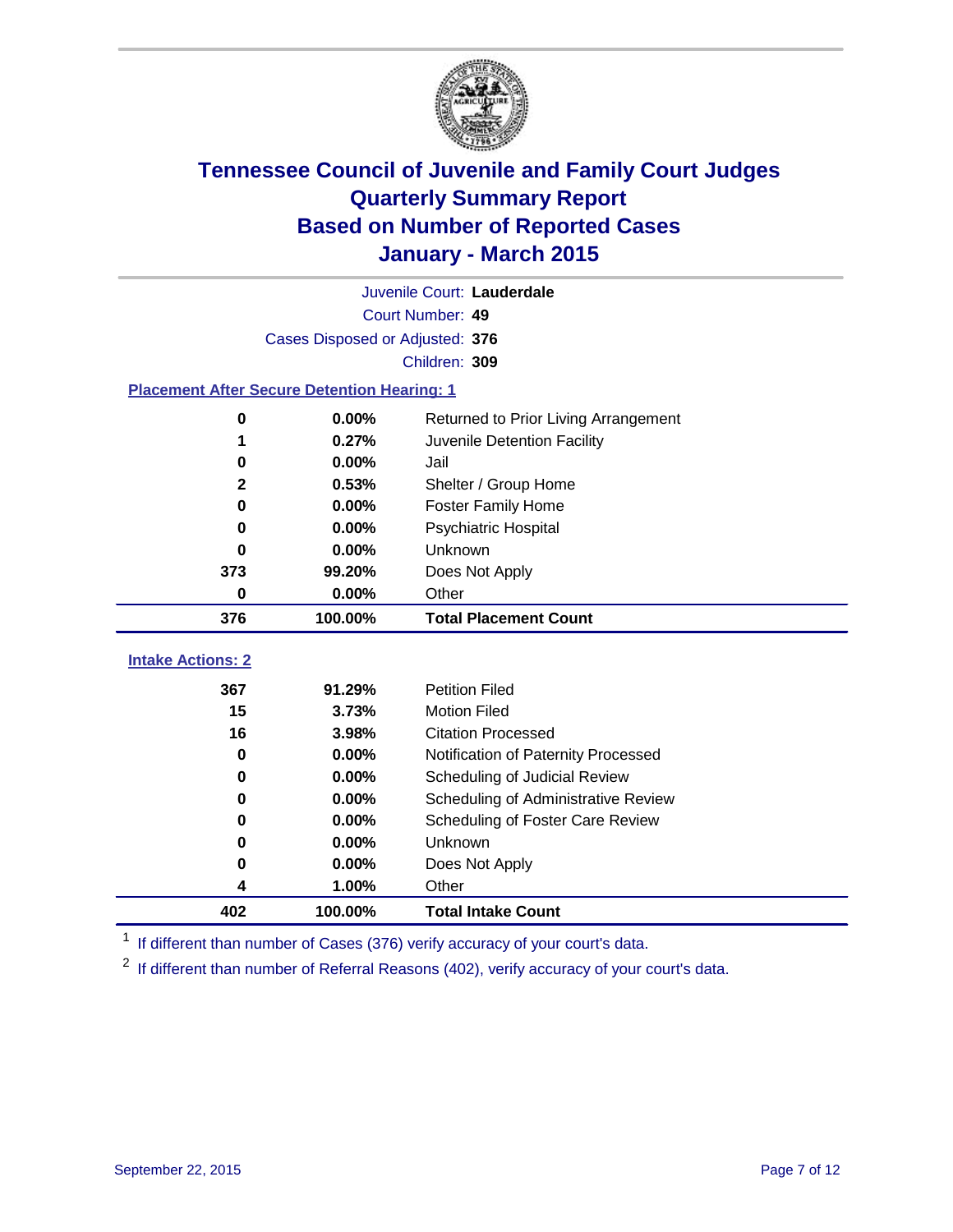

Court Number: **49** Juvenile Court: **Lauderdale** Cases Disposed or Adjusted: **376** Children: **309**

### **Last Grade Completed by Child: 1**

| 3           | 0.97%    | Too Young for School         |
|-------------|----------|------------------------------|
| 0           | $0.00\%$ | Preschool                    |
| 6           | 1.94%    | Kindergarten                 |
| 16          | 5.18%    | 1st Grade                    |
| $\pmb{0}$   | 0.00%    | 1st Grade                    |
| 15          | 4.85%    | 2nd Grade                    |
| $\bf{0}$    | 0.00%    | 2nd Grade                    |
| 11          | 3.56%    | 3rd Grade                    |
| $\bf{0}$    | 0.00%    | 3rd Grade                    |
| 10          | 3.24%    | 4th Grade                    |
| 0           | 0.00%    | 4th Grade                    |
| 4           | 1.29%    | 5th Grade                    |
| 0           | 0.00%    | 5th Grade                    |
| 12          | 3.88%    | 6th Grade                    |
| $\bf{0}$    | 0.00%    | 6th Grade                    |
| 35          | 11.33%   | 7th Grade                    |
| $\mathbf 0$ | 0.00%    | 7th Grade                    |
| 13          | 4.21%    | 8th Grade                    |
| 0           | 0.00%    | 8th Grade                    |
| 33          | 10.68%   | 9th Grade                    |
| 0           | 0.00%    | 9th Grade                    |
| 28          | 9.06%    | 10th Grade                   |
| 18          | 5.83%    | 11th Grade                   |
| 0           | 0.00%    | 12th Grade                   |
| 0           | 0.00%    | Non-Graded Special Ed        |
| 0           | 0.00%    | <b>GED</b>                   |
| 39          | 12.62%   | Graduated                    |
| 64          | 20.71%   | <b>Never Attended School</b> |
| $\mathbf 2$ | 0.65%    | Unknown                      |
| $\pmb{0}$   | 0.00%    | Other                        |
| 309         | 100.00%  | <b>Total Child Count</b>     |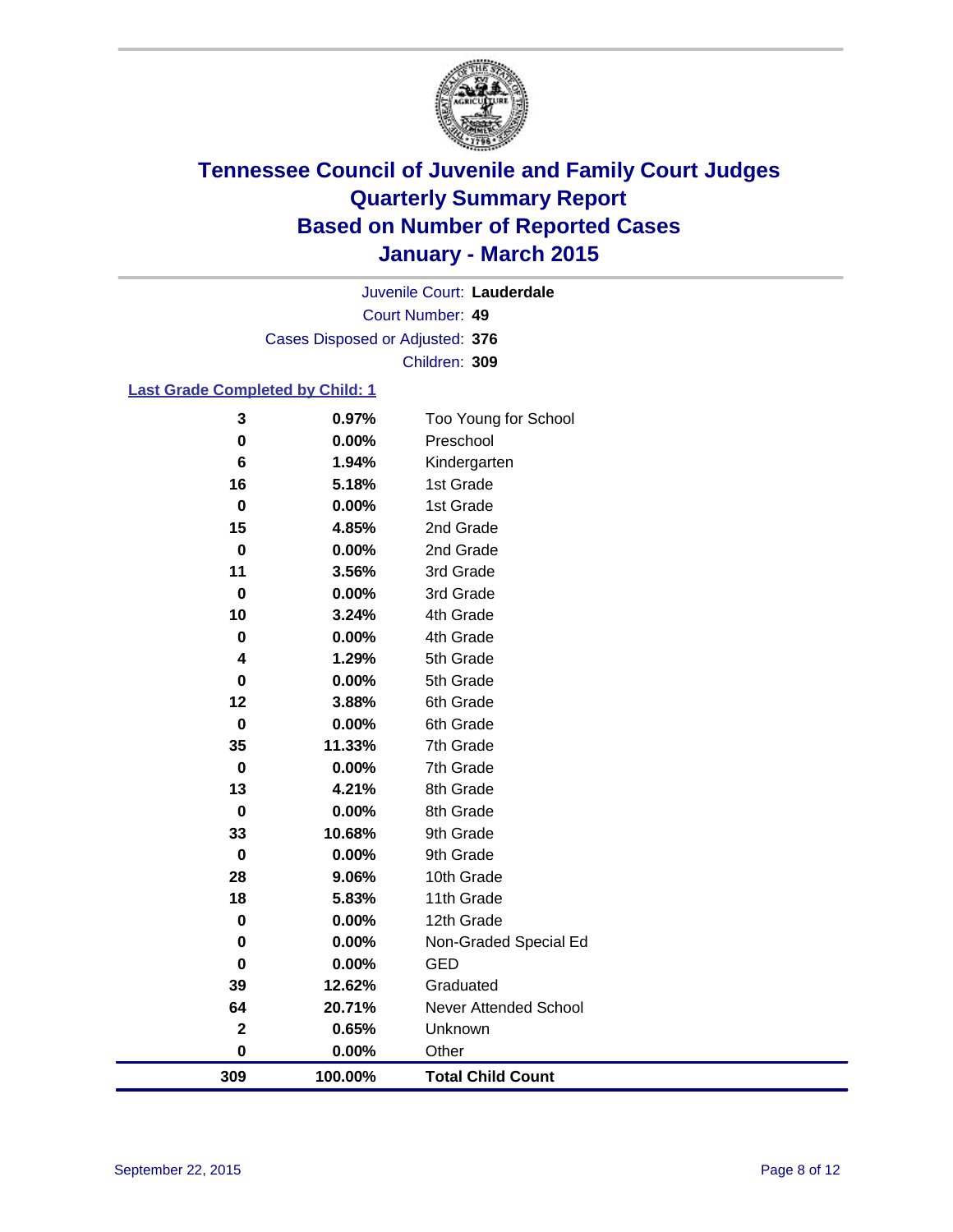

| Juvenile Court: Lauderdale                                                              |                          |  |  |
|-----------------------------------------------------------------------------------------|--------------------------|--|--|
| Court Number: 49                                                                        |                          |  |  |
| Cases Disposed or Adjusted: 376                                                         |                          |  |  |
| Children: 309                                                                           |                          |  |  |
| <b>Enrolled in Special Education: 1</b>                                                 |                          |  |  |
| 0.32%<br>Yes<br>1                                                                       |                          |  |  |
| 308<br>No<br>99.68%                                                                     |                          |  |  |
| $0.00\%$<br>Unknown<br>0                                                                |                          |  |  |
| 309<br>100.00%                                                                          | <b>Total Child Count</b> |  |  |
| One child could be counted in multiple categories, verify accuracy of your court's data |                          |  |  |

| <b>Action Executed By: 1</b> |          |                           |  |
|------------------------------|----------|---------------------------|--|
| 378                          | 94.03%   | Judge                     |  |
| 0                            | 0.00%    | Magistrate                |  |
| 9                            | 2.24%    | YSO                       |  |
| 15                           | 3.73%    | Other                     |  |
| 0                            | $0.00\%$ | Unknown                   |  |
| 402                          | 100.00%  | <b>Total Action Count</b> |  |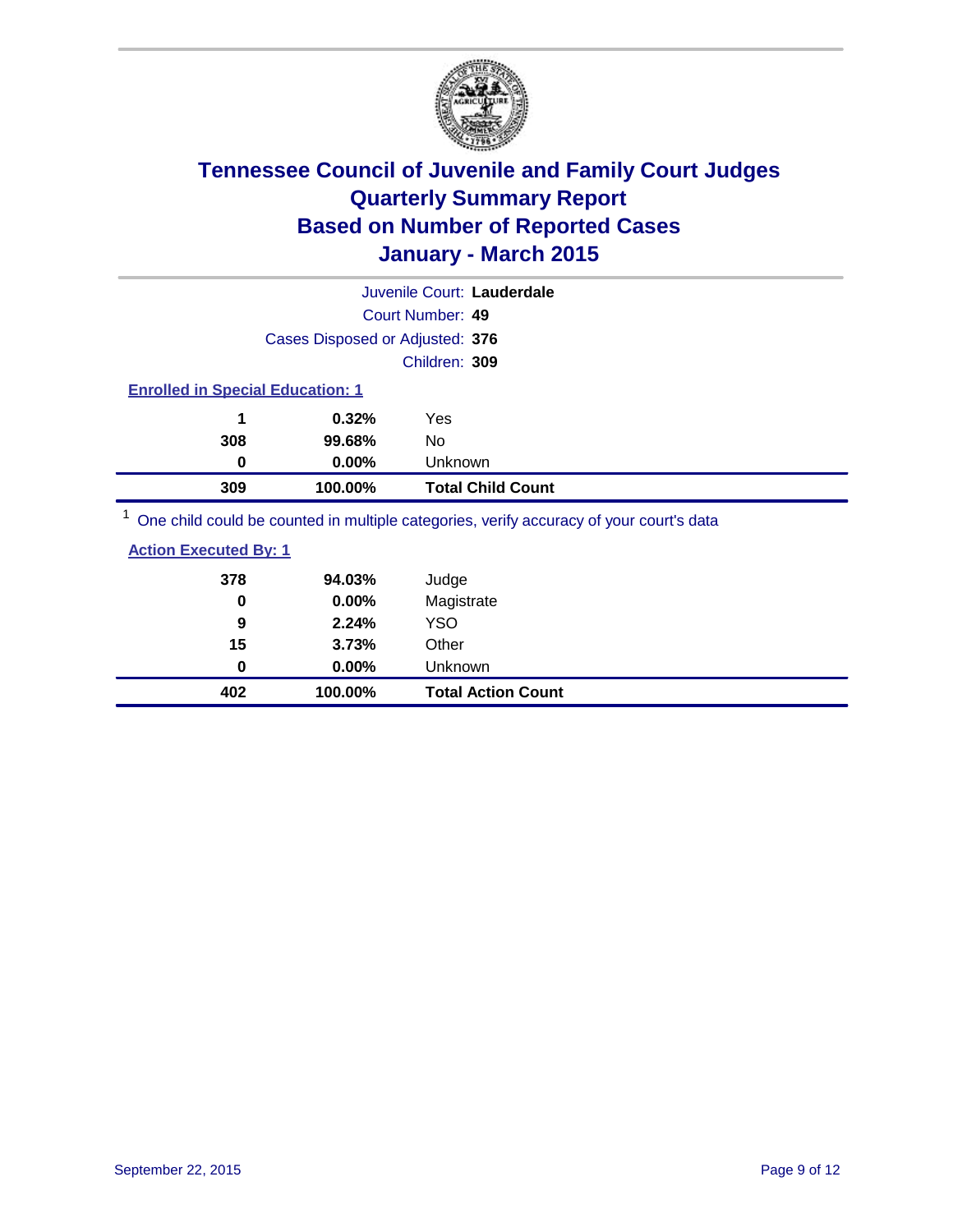

Court Number: **49** Juvenile Court: **Lauderdale** Cases Disposed or Adjusted: **376** Children: **309**

### **Formal / Informal Actions: 1**

| 3   | 0.75%    | Dismissed                                        |
|-----|----------|--------------------------------------------------|
| 0   | $0.00\%$ | Retired / Nolle Prosequi                         |
| 86  | 21.39%   | <b>Complaint Substantiated Delinquent</b>        |
| 17  | 4.23%    | <b>Complaint Substantiated Status Offender</b>   |
| 13  | 3.23%    | <b>Complaint Substantiated Dependent/Neglect</b> |
| 0   | $0.00\%$ | <b>Complaint Substantiated Abused</b>            |
| 0   | $0.00\%$ | <b>Complaint Substantiated Mentally III</b>      |
| 24  | 5.97%    | Informal Adjustment                              |
| 0   | $0.00\%$ | <b>Pretrial Diversion</b>                        |
| 0   | $0.00\%$ | <b>Transfer to Adult Court Hearing</b>           |
| 0   | $0.00\%$ | Charges Cleared by Transfer to Adult Court       |
| 259 | 64.43%   | <b>Special Proceeding</b>                        |
| 0   | $0.00\%$ | <b>Review Concluded</b>                          |
| 0   | $0.00\%$ | Case Held Open                                   |
| 0   | $0.00\%$ | Other                                            |
| 0   | $0.00\%$ | Unknown                                          |
| 402 | 100.00%  | <b>Total Action Count</b>                        |

<sup>1</sup> If different than number of Referral Reasons (402), verify accuracy of your court's data.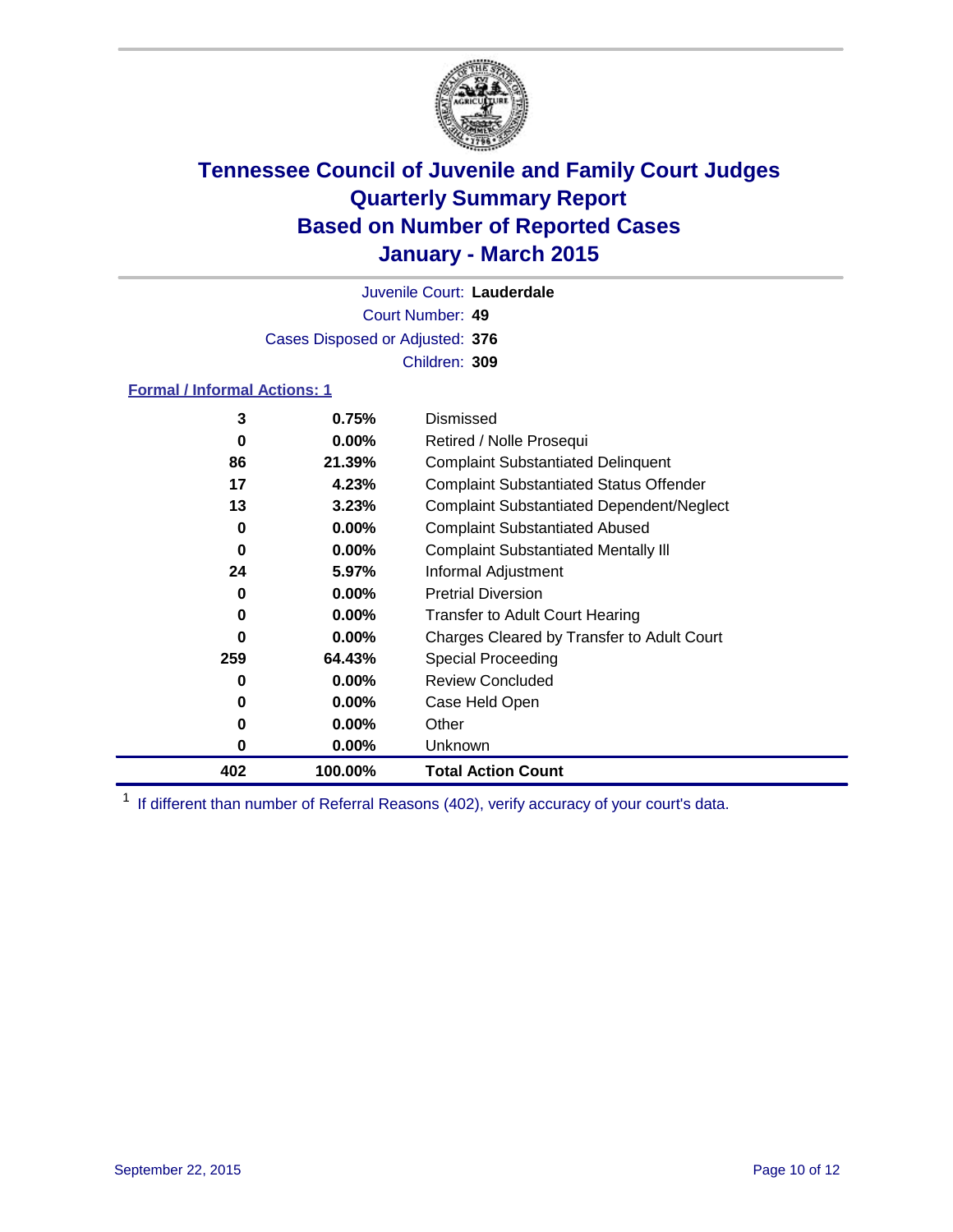

|                       |                                 | Juvenile Court: Lauderdale                            |
|-----------------------|---------------------------------|-------------------------------------------------------|
|                       |                                 | Court Number: 49                                      |
|                       | Cases Disposed or Adjusted: 376 |                                                       |
|                       |                                 | Children: 309                                         |
| <b>Case Outcomes:</b> |                                 | There can be multiple outcomes for one child or case. |
| 73                    | 8.43%                           | <b>Case Dismissed</b>                                 |
| 0                     | 0.00%                           | Case Retired or Nolle Prosequi                        |
| 20                    | 2.31%                           | Warned / Counseled                                    |
| 22                    | 2.54%                           | Held Open For Review                                  |
| 21                    | 2.42%                           | Supervision / Probation to Juvenile Court             |
| 0                     | 0.00%                           | <b>Probation to Parents</b>                           |
| 0                     | 0.00%                           | Referral to Another Entity for Supervision / Service  |
| 10                    | 1.15%                           | Referred for Mental Health Counseling                 |
| 7                     | 0.81%                           | Referred for Alcohol and Drug Counseling              |
| 0                     | 0.00%                           | Referred to Alternative School                        |
| 0                     | 0.00%                           | Referred to Private Child Agency                      |
| 0                     | 0.00%                           | Referred to Defensive Driving School                  |
| 2                     | 0.23%                           | Referred to Alcohol Safety School                     |
| 0                     | 0.00%                           | Referred to Juvenile Court Education-Based Program    |
| 10                    | 1.15%                           | Driver's License Held Informally                      |
| 0                     | 0.00%                           | <b>Voluntary Placement with DMHMR</b>                 |
| 4                     | 0.46%                           | <b>Private Mental Health Placement</b>                |
| 0                     | 0.00%                           | <b>Private MR Placement</b>                           |
| 0                     | 0.00%                           | Placement with City/County Agency/Facility            |
| 0                     | 0.00%                           | Placement with Relative / Other Individual            |
| 34                    | 3.93%                           | Fine                                                  |
| 42                    | 4.85%                           | <b>Public Service</b>                                 |
| 10                    | 1.15%                           | Restitution                                           |
| 0                     | 0.00%                           | <b>Runaway Returned</b>                               |
| 32                    | 3.70%                           | No Contact Order                                      |
| 0                     | 0.00%                           | Injunction Other than No Contact Order                |
| 8                     | 0.92%                           | House Arrest                                          |
| 33                    | 3.81%                           | <b>Court Defined Curfew</b>                           |
| 1                     | 0.12%                           | Dismissed from Informal Adjustment                    |
| 0                     | 0.00%                           | Dismissed from Pretrial Diversion                     |
| 4                     | 0.46%                           | Released from Probation                               |
| 0                     | 0.00%                           | <b>Transferred to Adult Court</b>                     |
| 0                     | 0.00%                           | <b>DMHMR Involuntary Commitment</b>                   |
| 0                     | $0.00\%$                        | <b>DCS Commitment - Determinate</b>                   |